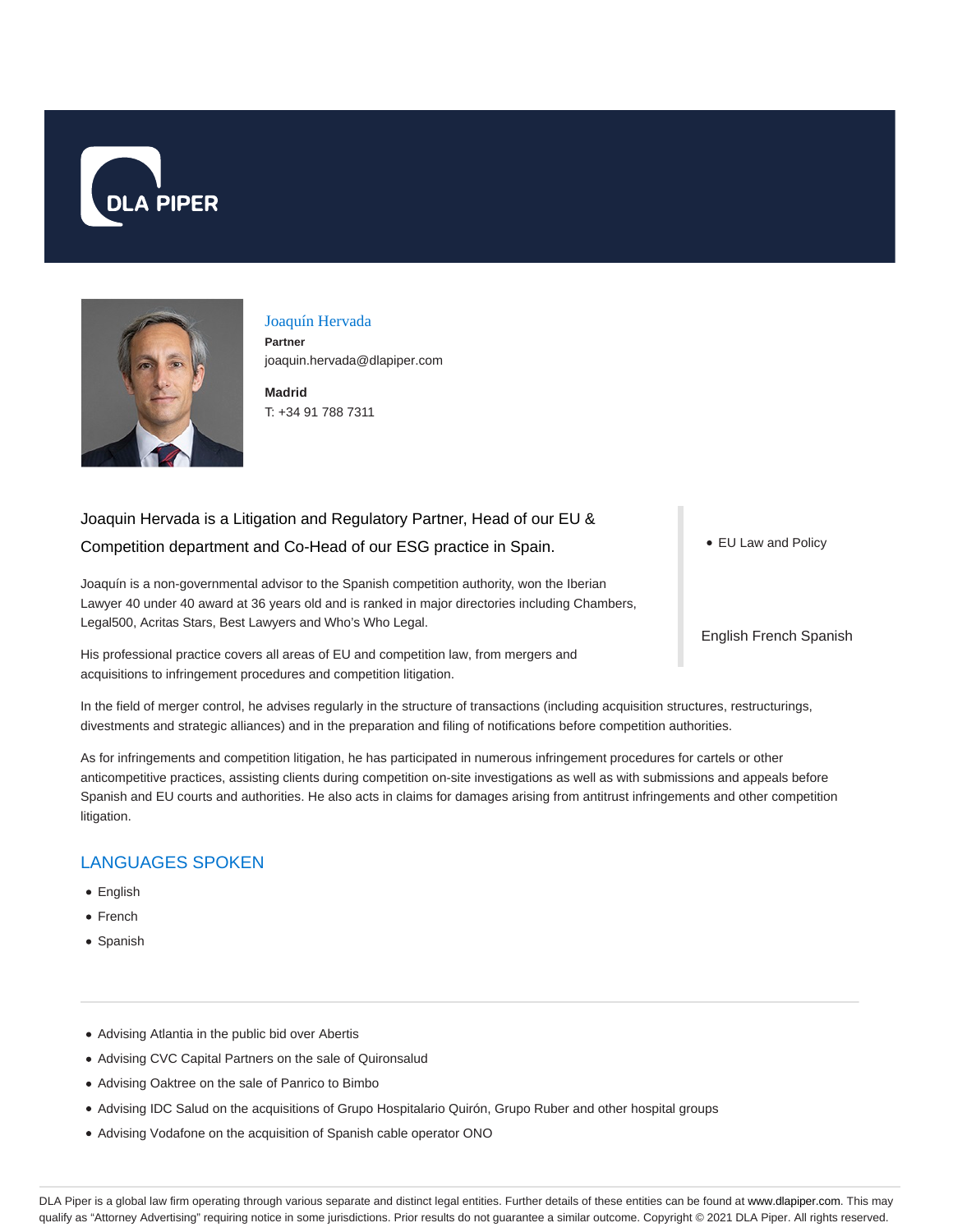- Advising CVC Capital Partners on the acquisition of Deoleo
- Advising Kohlberg Kravis Roberts (KKR) on the acquisition of certain business branches of Grupo Alfonso Gallardo
- Representing a leading cosmetics manufacturer in Spain in various proceedings before the Spanish national competition authority concerning alleged price-fixing and information exchange agreements
- Advising Advent International on its investments in Maxam, the European leader and third-largest worldwide producer in the civil explosives sector, and in Tinsa, a leader in property valuation, analysis and real estate advisory services
- Advising the French savings banks (Caisse Nationale des Caisses d'Epargne -CNCE- and Banque Fédérale des Banques Populaires -BFBP-) on the Spanish aspects of their merger to create Groupe BPCE

### **CREDENTIALS**

## Professional Qualifications

Abogado registered with Ilustre Colegio de Abogados de Madrid

## Prior Experience

- 2012 to date, DLA Piper
- 2011 2012, International Law Firm, London visiting lawyer
- 2007 2012, Spanish Law Firm

## **Recognitions**

Chambers Europe – Up and Coming

Department head Joaquín Hervada wins praise for his "great capability and knowledge of competition matters". He assists clients with merger control, day-to-day regulatory advice and appeals against CNMC rulings before the high court.

- Legal 500 Next Generation Partner "Joaquin Hervada has exceptional skills, not only from the technical side but also to understand and anticipate the client's business needs. He is directly involved in managing cases, advising with very good judgement"
- NGA to the Spanish Competition Authority
- Acritas Star 2020
- Iberian 40 under 40 Award

### **Education**

- Postgraduate Diploma, King's College University of London, United Kingdom, 2010
- Law Degree and Diploma in Economics, Universidad Pontificia de Comillas ICADE, Madrid, 2007
- Wellesley House, United Kingdom, 1994-1995
- Saint Patrick's School, Madrid, Spain

### **Memberships**

Spanish competition association - Member of the Board

#### INSIGHTS

## **Publications**

**European Commission publishes long-awaited updated regulation and guidelines on vertical agreements**

DLA Piper is a global law firm operating through various separate and distinct legal entities. Further details of these entities can be found at www.dlapiper.com. This may qualify as "Attorney Advertising" requiring notice in some jurisdictions. Prior results do not guarantee a similar outcome. Copyright © 2021 DLA Piper. All rights reserved.